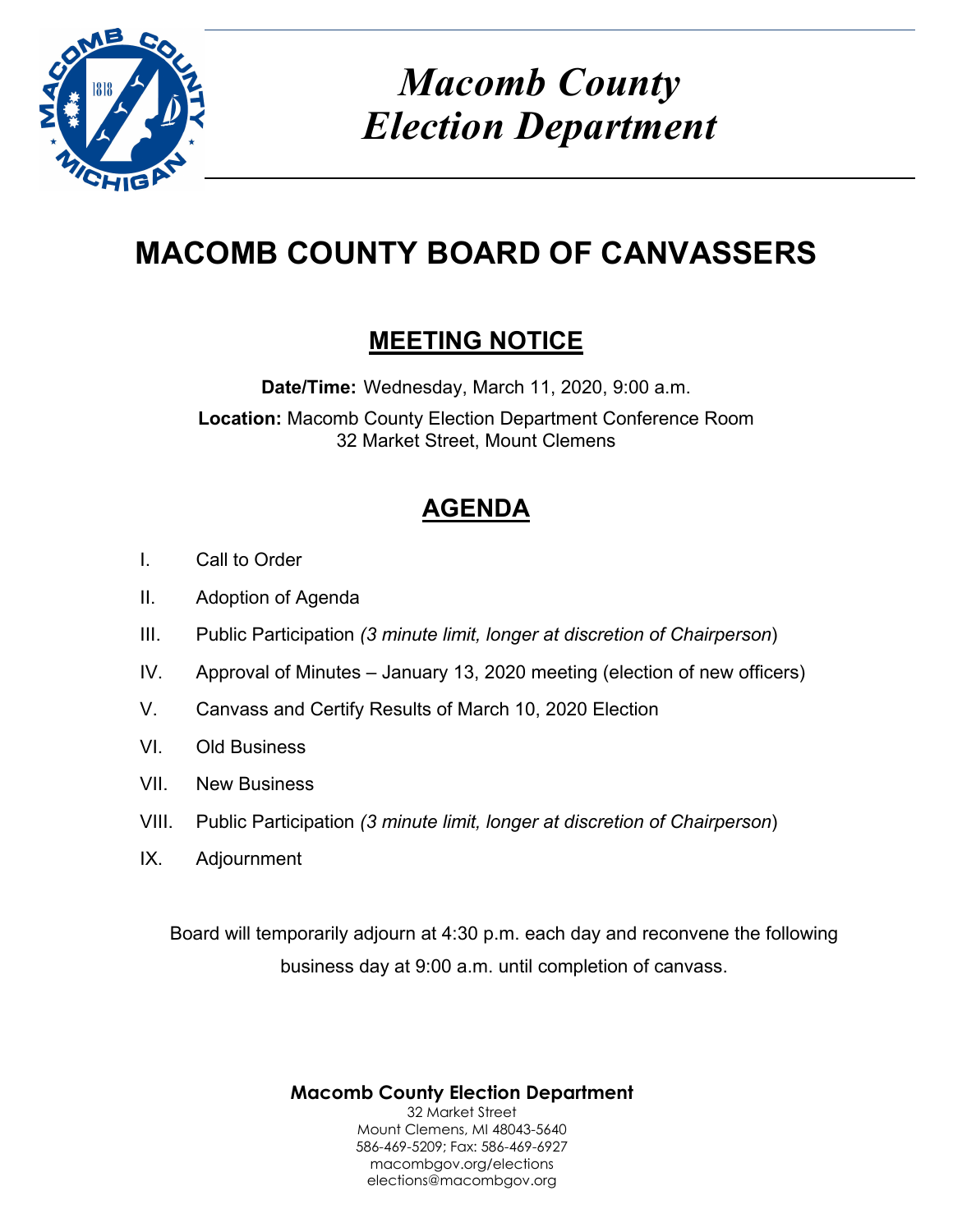### **MACOMB COUNTY BOARD OF CANVASSERS JANUARY 13, 2020 MEETING UNOFFICIAL MINUTES**

The Macomb County Board of Canvassers met in the Macomb County Election Department Conference Room (32 Market St. in Mount Clemens), on January 13, 2020.

The following Board members were present, unless noted below:

 Sarah Stovall – Chair Lori Mabee – Canvasser Michelle DeBeaussaert – Canvasser Barb VanSyckel – Canvasser *Also Present: Michael Grix – Chief Election Clerk* 

#### **Call to Order**

The Board of Canvassers was called to order at 9:04 a.m. by Sarah Stovall.

#### **Adoption of Agenda**

A motion to adopt the agenda was made by Barb VanSyckel and seconded by Michelle DeBeaussaert; the motion carried.

#### **Public Participation**

None

#### **Approval of Minutes – Canvass of November 5, 2019 Election**

A motion to accept the minutes was made by Michelle DeBeaussaert and seconded by Lori Mabee; the motion carried.

#### **Election of Officers**

Michelle DeBeaussaert nominated Barb VanSyckel to be Chair, seconded by Lori Mabee; the motion carried. Barb VanSyckel nominated Michelle DeBeaussaert to be Vice Chair, seconded by Lori Mabee; the motion carried.

#### **Old Business**

None

### **New Business**

None

**Public Participation**  None

**Adjournment**  Sarah Stovall adjourned the meeting at 9:07 a.m.